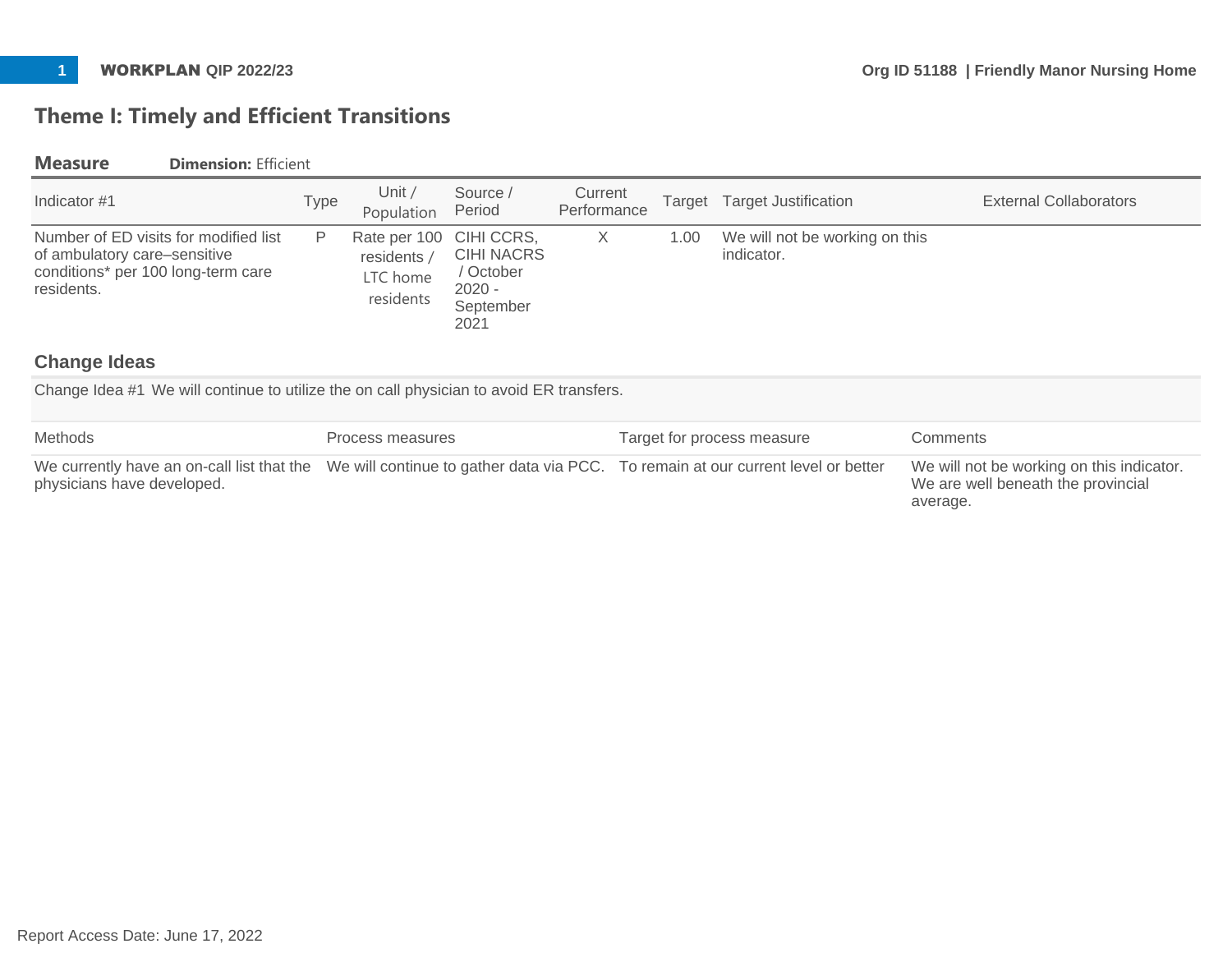# **Theme II: Service Excellence**

**Measure Dimension: Patient-centred** 

| Indicator #2                                                         | Type | Unit $/$<br>Population          | Source /<br>Period                        | Current<br>Performance | Target Target Justification                                                                                                                                                                                                             | <b>External Collaborators</b> |
|----------------------------------------------------------------------|------|---------------------------------|-------------------------------------------|------------------------|-----------------------------------------------------------------------------------------------------------------------------------------------------------------------------------------------------------------------------------------|-------------------------------|
| Enhanced Staffing to ensure 4 hours<br>of care per resident per day. | C    | Days / LTC<br>home<br>residents | In house data<br>collection /<br>calendar | CВ                     | 100.00 The Ministry has mandated the<br>required number of four hours per<br>resident per day. The additional<br>staffing requirements has been set<br>out in increments until the goal of 4<br>hours of care per day have been<br>met. |                               |

### **Change Ideas**

Change Idea #1 Provide recruitment incentives and offer current staff a referral bonus for new staff hired. Offer flexible work/shift hours. Reach out to various colleges and Universities in attempts to recruit. Offer emplyment to nursing students over the summer and winter breaks.

| Methods                                                                                                                                                                                                                                                                                                                                                                                                                                                                                                                    | Process measures                                                                                                                               | Target for process measure                                                                                   | Comments                                                                                                                                                                                                                     |
|----------------------------------------------------------------------------------------------------------------------------------------------------------------------------------------------------------------------------------------------------------------------------------------------------------------------------------------------------------------------------------------------------------------------------------------------------------------------------------------------------------------------------|------------------------------------------------------------------------------------------------------------------------------------------------|--------------------------------------------------------------------------------------------------------------|------------------------------------------------------------------------------------------------------------------------------------------------------------------------------------------------------------------------------|
| The Director of Nursing will keep<br>documentation records of all Colleges<br>and Universities contacted. Staff will be<br>informed of recruitment efforts and<br>referral bonuses. We will track the<br>number of referral bonuses paid and if<br>the new hires retain their employment in<br>the home passed the probationary period<br>The Director of Nursing will reach out to<br>schools offering the PSW course and<br>offer placements for students. We will<br>continue to place ads for employment on<br>Indeed. | We will continually evaluate the<br>effectiveness of recruitment efforts.<br>Progress will be recorded and we will<br>then modify if required. | 100% of the residents will achieve at<br>least 3.5 hours of care per day by the<br>end of the calendar year. | This is an important QI incentive. The<br>residents deserve more care hours every<br>day. It will allow for better interactions<br>and establish better relationships<br>between residents, their families and the<br>staff. |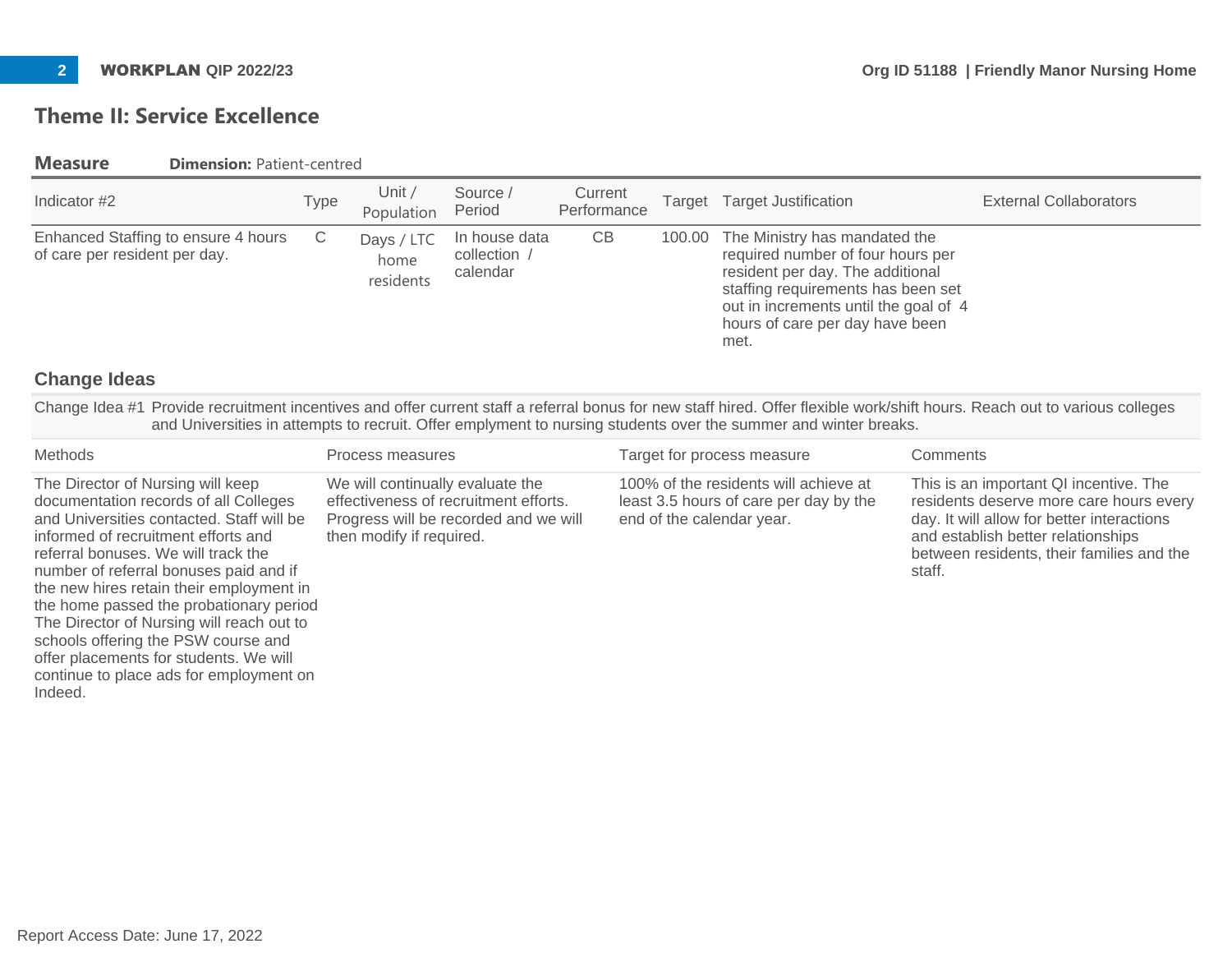| <b>Measure</b> |  | <b>Dimension: Patient-centred</b> |
|----------------|--|-----------------------------------|
|----------------|--|-----------------------------------|

| Indicator #3                                                                                                                                                              | Type | Unit $/$<br>Population | Source /<br>Period                                        | Current<br>Performance | Target | <b>Target Justification</b>                                                                                                                                                     | <b>External Collaborators</b> |
|---------------------------------------------------------------------------------------------------------------------------------------------------------------------------|------|------------------------|-----------------------------------------------------------|------------------------|--------|---------------------------------------------------------------------------------------------------------------------------------------------------------------------------------|-------------------------------|
| Improving the PSW assignment to<br>align with the 4 hours of care per<br>resident per day while ensuring<br>continuity of care.                                           | С    | home<br>residents      | Months / LTC In house data<br>collection /<br>annual year | CB                     | 100.00 | Upon changing the PSW assignment<br>100% of the residents will be<br>recieving the required number of<br>hours of care. This will be<br>dependant on the ability to hire staff. |                               |
| <b>Change Ideas</b>                                                                                                                                                       |      |                        |                                                           |                        |        |                                                                                                                                                                                 |                               |
| Change Idea #1 1. Assingments will be changed for the PSW's. They will then provide all aspects of care for their assigned residents. This will include all care, bathing |      |                        |                                                           |                        |        |                                                                                                                                                                                 |                               |

Change Idea #1 1. Assingments will be changed for the PSW's. They will then provide all aspects of care for their assigned residents. This will include all care, bathing and keeping their rooms neat and tidy. 2. Staff would be assigned a smaller group of residents. 3. 2 RPNs. would be responsible for administering medications and treatments and ensuring the well being of the residents. 4. An RN will be supervising the RPN's and PSW staff as well as being the lead on programs.

| Methods                                                                                                                                                                                                                                                                                                                                                 | Process measures                                   | Target for process measure                                                                                                        | <b>Comments</b>                                                                                                                                                                                                                                                   |
|---------------------------------------------------------------------------------------------------------------------------------------------------------------------------------------------------------------------------------------------------------------------------------------------------------------------------------------------------------|----------------------------------------------------|-----------------------------------------------------------------------------------------------------------------------------------|-------------------------------------------------------------------------------------------------------------------------------------------------------------------------------------------------------------------------------------------------------------------|
| - We will continue with our hiring<br>incentives. - We will establish the number by tracking the number of staff. We will<br>of staff required on each shift to meet the also monitor sick/absences Implement<br>target - We will track the effectiveness of incentives for staff to accept vacant<br>the change and monitor any staffing<br>challenges | We will be able to monitor the progress<br>shifts. | It is our plan to have this impemented<br>100% by the end of the year 2022. We<br>will review often to ensure we are on<br>track. | Providing one staff per 6 residents will<br>allow staff to establish the likes and<br>dislikes of each resident, therefore the<br>continuity of care will increase. There will<br>be small variances in staffing<br>assignments due to vacations and time<br>off. |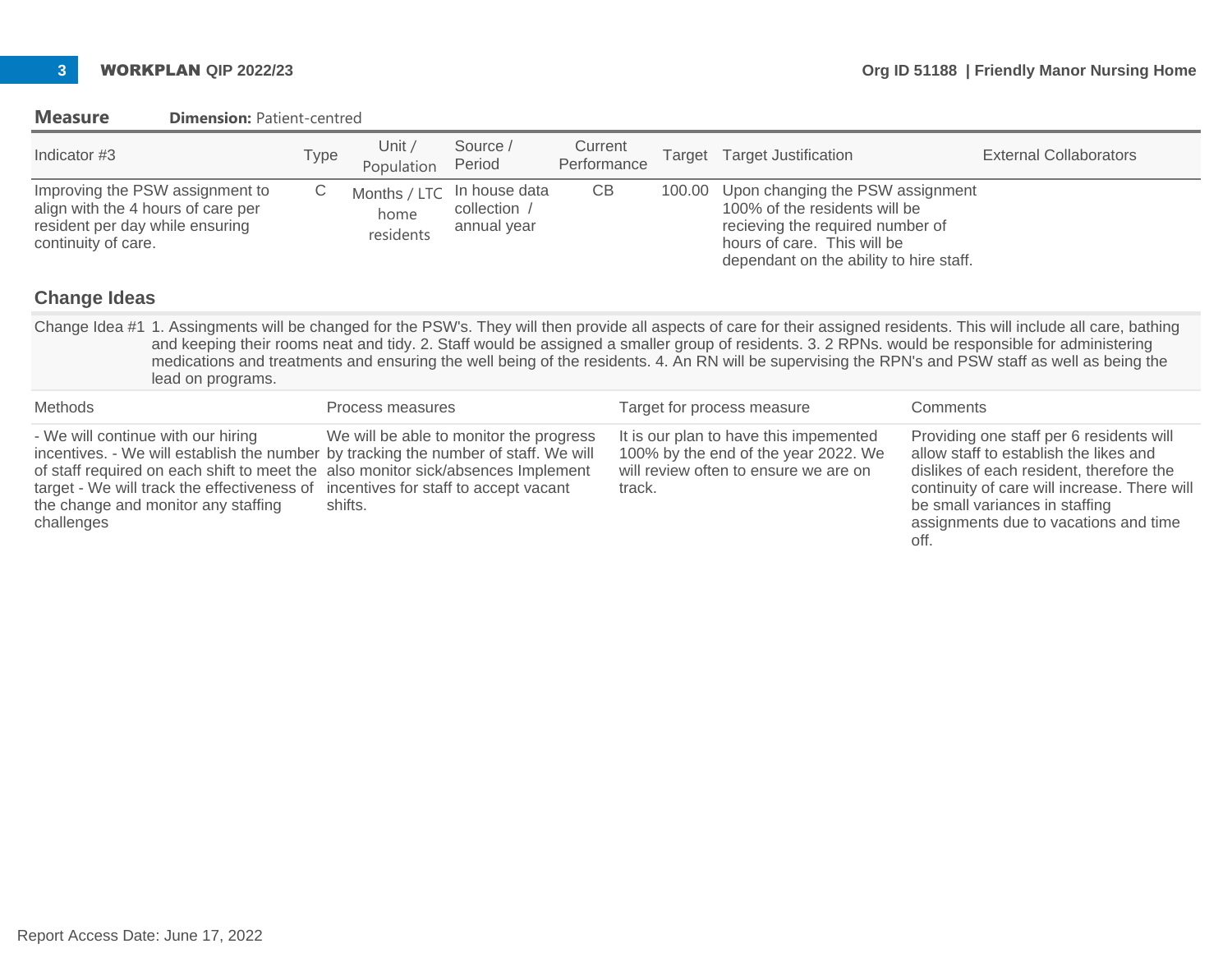| Indicator #4                                                                                                                                                                                                                                                                                                                                                                                                                                                                                                                                     | <b>Type</b> | Unit /<br>Population | Source /<br>Period                                                                                                   | Current<br>Performance | Target                  | <b>Target Justification</b>                                                                                                          | <b>External Collaborators</b>                                                                                                                                                                                                                                                                                                          |
|--------------------------------------------------------------------------------------------------------------------------------------------------------------------------------------------------------------------------------------------------------------------------------------------------------------------------------------------------------------------------------------------------------------------------------------------------------------------------------------------------------------------------------------------------|-------------|----------------------|----------------------------------------------------------------------------------------------------------------------|------------------------|-------------------------|--------------------------------------------------------------------------------------------------------------------------------------|----------------------------------------------------------------------------------------------------------------------------------------------------------------------------------------------------------------------------------------------------------------------------------------------------------------------------------------|
| Establish a Family Council                                                                                                                                                                                                                                                                                                                                                                                                                                                                                                                       | С           | Months /<br>Family   | In house data<br>collection /<br>calendar year                                                                       | 0.00                   | 1.00                    | We are attempting to establish a<br>Family Council.                                                                                  |                                                                                                                                                                                                                                                                                                                                        |
| <b>Change Ideas</b>                                                                                                                                                                                                                                                                                                                                                                                                                                                                                                                              |             |                      |                                                                                                                      |                        |                         |                                                                                                                                      |                                                                                                                                                                                                                                                                                                                                        |
| with established Family Councils to learn how they generated interest from their family members.                                                                                                                                                                                                                                                                                                                                                                                                                                                 |             |                      |                                                                                                                      |                        |                         |                                                                                                                                      | Change Idea #1 - Invite new residents families to join the Family Council - Encourage families of residents who already reside at Friendly Manor to form a Family Council<br>- Invite families to an afternoon tea to inform them of the importance of a Family Council - The Life Enrichment supervisor will reach out to other homes |
| <b>Methods</b>                                                                                                                                                                                                                                                                                                                                                                                                                                                                                                                                   |             | Process measures     |                                                                                                                      |                        |                         | Target for process measure                                                                                                           | Comments                                                                                                                                                                                                                                                                                                                               |
| The Life Enrichment team will plan the<br>tea to provide information. She will then<br>follow up with the families to encourage<br>the participation. A log will be kept of all<br>of the families attending. Notices will be<br>placed in the family newsletter to<br>encourage participation. Attendance will<br>be noted at each information session and<br>if attendance is poor and alternate<br>method of encouraging participating. The<br>Life Enrichment Supervisor will create a<br>pamphlet to include with the admission<br>package. |             | residents council.   | establish a Family Council. We track the<br>number of new residents families and<br>provide them with information on |                        | families participating. | We will track the methods used to try and A resident council will be established with<br>at least 10% of families or prior residents | Historically Friendly Manor has never<br>been successful in developing a Family<br>Council. We have had several<br>information sessions but could not get<br>any family members interested in<br>participation.                                                                                                                        |

#### **Measure Dimension: Patient-centred**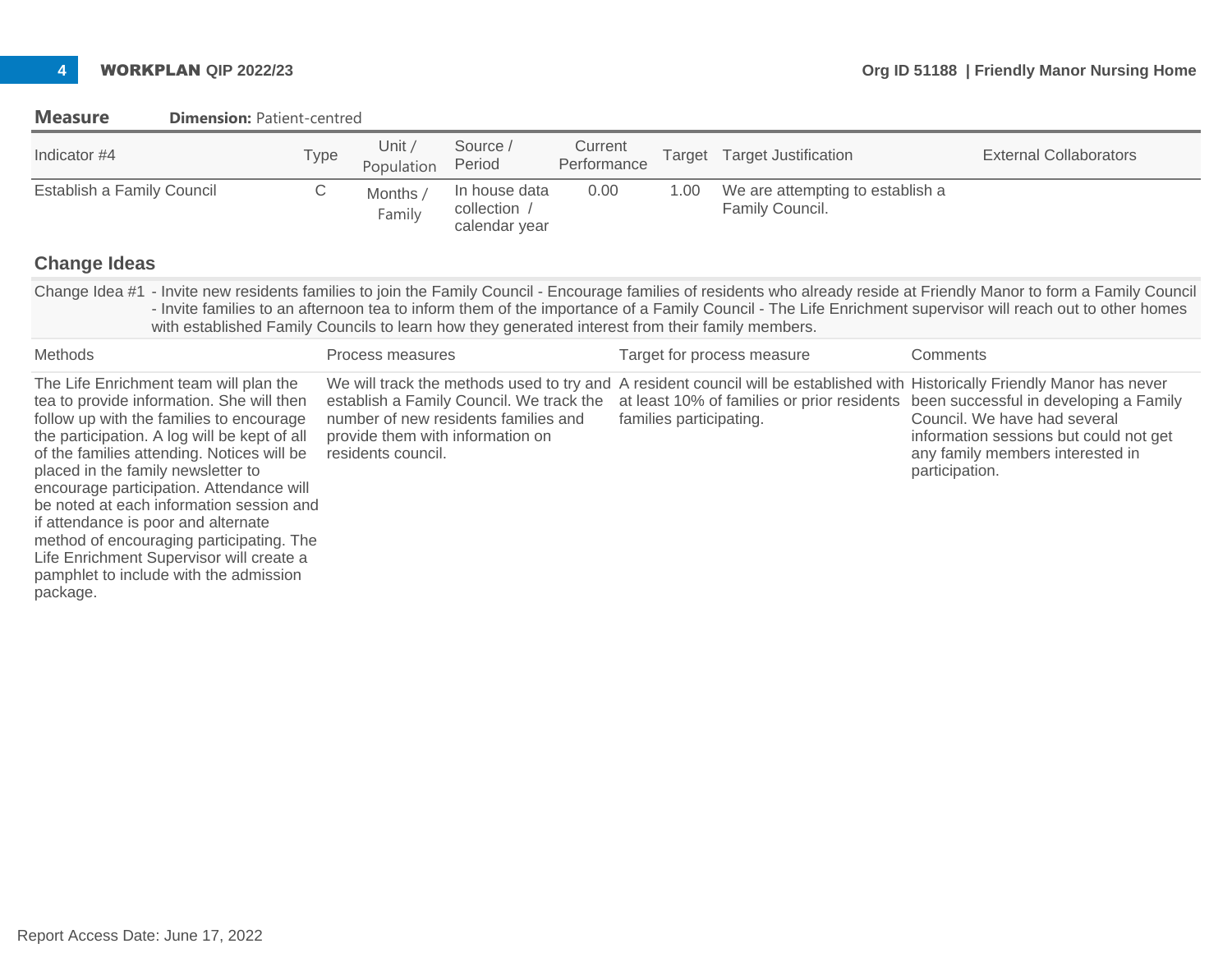#### **Measure Dimension: Patient-centred**

| Indicator #5                                                                                                                                                                                    | Type | Unit /<br>Population  | Source /<br>Period                                      | Current<br>Performance |    | Target Target Justification                                                                                                                                                                                                                                    | <b>External Collaborators</b> |
|-------------------------------------------------------------------------------------------------------------------------------------------------------------------------------------------------|------|-----------------------|---------------------------------------------------------|------------------------|----|----------------------------------------------------------------------------------------------------------------------------------------------------------------------------------------------------------------------------------------------------------------|-------------------------------|
| Improvement of the Life Enrichment<br>Department to improve resident<br>experience and provide more<br>activities that include previously<br>enjoyed hobbies and interests of all<br>residents. | С    | Number /<br>Residents | In house data<br>collection /<br>number of<br>residents | СB                     | CВ | It is important that every resident in<br>the facility be able to participate in<br>some sort of activity of interest. A<br>comprehensive activity care plan will<br>be developed from the history<br>supplied by either the resident their<br>family or both. |                               |

### **Change Ideas**

of the residents.

Change Idea #1 Schedule activites on weekends, stat holidays and weekends. Explore new activities for residents eg. a Music program, wood working and gardening. Expand virtual visits for residents with families who live a distance away. Develop an active volunteer program Develop a volunteer and student recruitment plan

| Methods                                                                                                                                                                                                                                                                                                                                                                             | Process measures | Target for process measure                                              | Comments                                                                                                                                                                               |
|-------------------------------------------------------------------------------------------------------------------------------------------------------------------------------------------------------------------------------------------------------------------------------------------------------------------------------------------------------------------------------------|------------------|-------------------------------------------------------------------------|----------------------------------------------------------------------------------------------------------------------------------------------------------------------------------------|
| The life Enrichment will be able to track The Life Enrichment staff will evaluate<br>the progress of the activity care plans. All and modify as needed.<br>new admissions will have it completed at<br>the time of admission. The life<br>enrichment staff will also be able to track<br>activities to track participation to see if<br>that particular activity is enjoyed by many |                  | Paricipation in activities will be logged to<br>evaluate effectiveness. | These initiatives will be ongoing and will<br>evolve and change as times goes on. We<br>will be able to evaluate the effectiveness<br>very quickly and be able to modify as<br>needed. |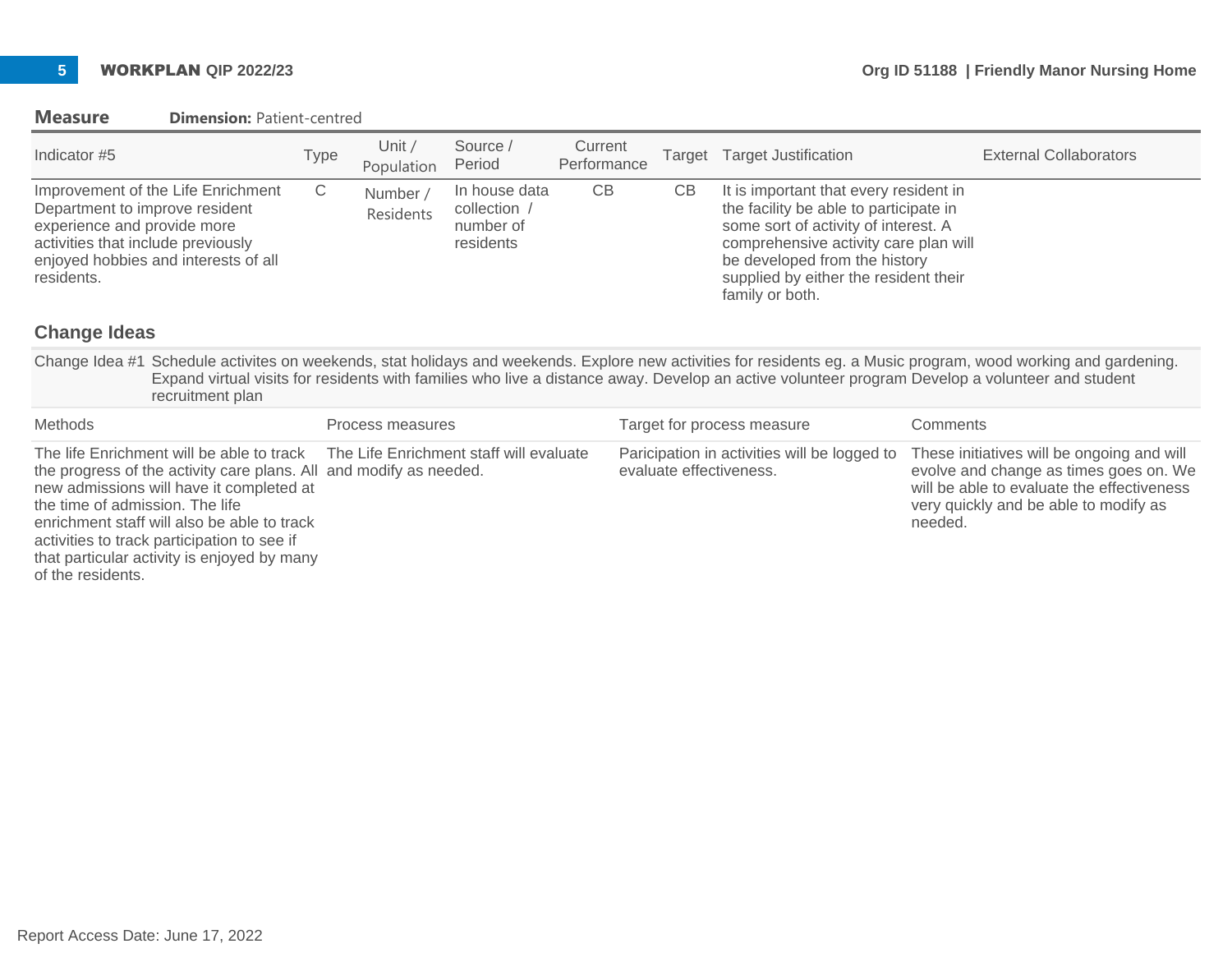# **Theme III: Safe and Effective Care**

### **Measure Dimension:** Safe

| Indicator #6                                                                                                                                        | Type | Unit,<br>Population                   | Source /<br>Period          | Current<br>Performance | Target Target Justification                                           | <b>External Collaborators</b> |
|-----------------------------------------------------------------------------------------------------------------------------------------------------|------|---------------------------------------|-----------------------------|------------------------|-----------------------------------------------------------------------|-------------------------------|
| Percentage of LTC residents without<br>psychosis who were given<br>antipsychotic medication in the 7<br>days preceding their resident<br>assessment | P    | % / LTC home CIHI CCRS /<br>residents | July -<br>September<br>2021 | 26.34                  | 23.00 We will compare data of other<br>homes against our own average. |                               |

### **Change Ideas**

Change Idea #1 Reduce the number of antipsychotic medications among the residents in the home. Consideration must be taken prior to the elimination of antipsychotic medications. Residents histories and diagnosis will be reviewed. Many times residents are already taking an antipsychotic medication on admission and the history recieved is limited and doesn't alway provide a clear explaination for the reason that the drug is used.

| Methods                                                                                                                                                                                                                                                     | Process measures                                                                                                                                                                                                                                                                                                                                                                                                       | Target for process measure                                                          | Comments                                                                                                                                                    |
|-------------------------------------------------------------------------------------------------------------------------------------------------------------------------------------------------------------------------------------------------------------|------------------------------------------------------------------------------------------------------------------------------------------------------------------------------------------------------------------------------------------------------------------------------------------------------------------------------------------------------------------------------------------------------------------------|-------------------------------------------------------------------------------------|-------------------------------------------------------------------------------------------------------------------------------------------------------------|
| - obtain a clear history of medications<br>medications during the quarterly diet and<br>drug - if necessary add the appropriate<br>diagnosis to the residents care plan and<br>medication profile - work with Geriatrx<br>pharmacy to complete drug reviews | upon admission - review all antipsychotic use at our quarterly professional advisor that is within the provincial average.<br>committee meeting. Goals will be set<br>according to the number of<br>antipsychotics in comparison with the<br>average provided by the pharmacy. The<br>pharmacy compares the average number<br>of antipsychotics used by our facility,<br>another facility and the pharmacy<br>average. | Geriatrx pharmacy reviews anitpsychotic Friendly Manor will strive to reach a level | This is an ongoing challenge for Friendly<br>Manor. Our prescribing physcian reviews<br>the medication profile quarterly and<br>makes changes as necessary. |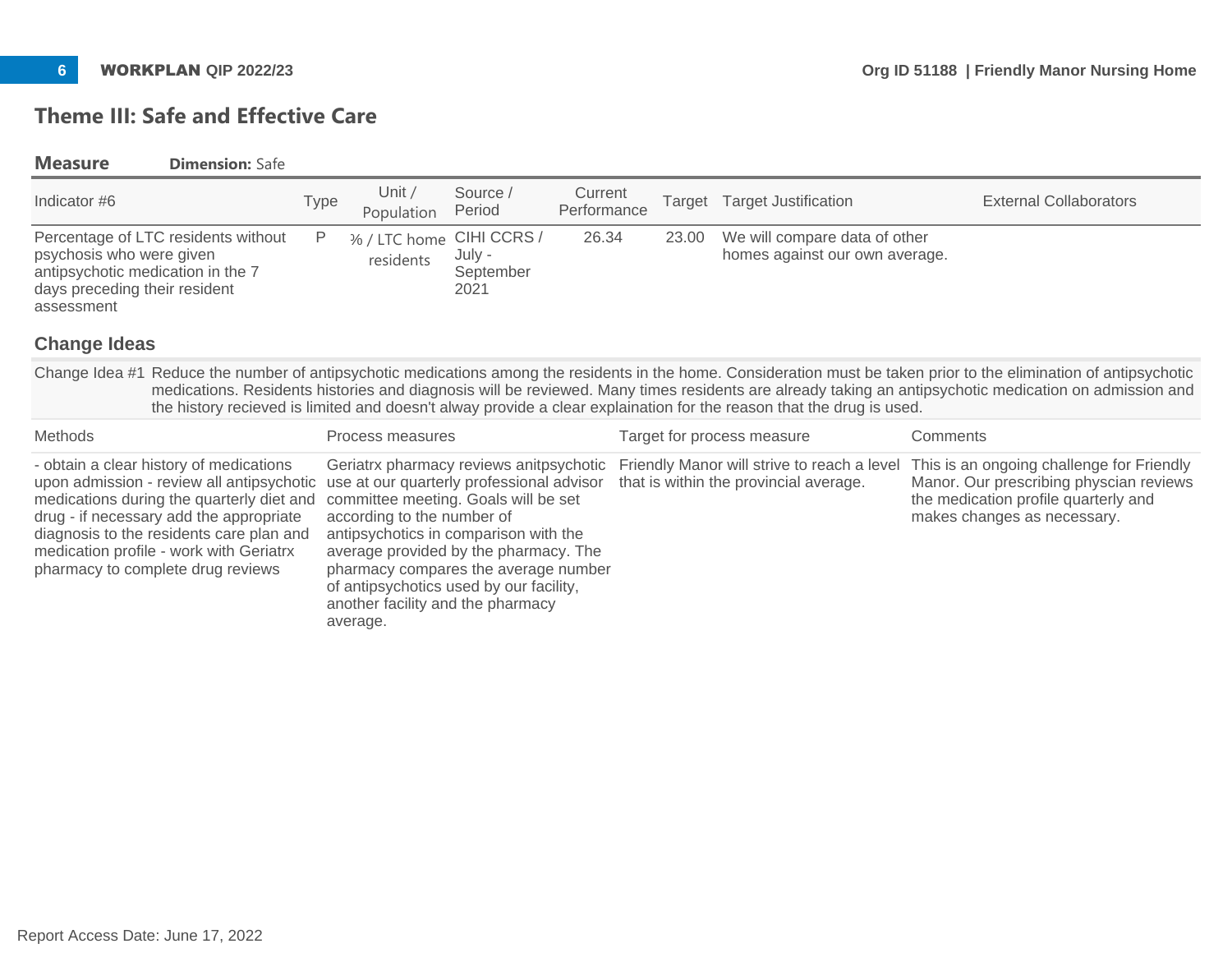#### **Measure Dimension:** Safe

| Indicator #7                                                                                                                                                            | Type | Unit /<br>Population | Source /<br>Period                                                                        | Current<br>Performance | Target | <b>Target Justification</b>                                                                                                                                                                                                                                                                                                       | <b>External Collaborators</b> |
|-------------------------------------------------------------------------------------------------------------------------------------------------------------------------|------|----------------------|-------------------------------------------------------------------------------------------|------------------------|--------|-----------------------------------------------------------------------------------------------------------------------------------------------------------------------------------------------------------------------------------------------------------------------------------------------------------------------------------|-------------------------------|
| <b>Enhanced Communication between</b><br>staff, departments, families. Staff<br>have indicated that communication is<br>poor between shifts and between<br>departments. | С    | % / Worker           | Staff survey /<br>percentage of<br>staff who<br>incidate<br>improved<br>communicatio<br>n | CB                     | CВ     | Staff have indicated that<br>communication needs improvement.<br>Our current method of<br>communication books is ineffective<br>as some staff admit they don't read<br>it. Communication between<br>departments needs improvement as<br>well, especially communicating when<br>a resident requires tray service to<br>their room. |                               |

### **Change Ideas**

Change Idea #1 A new website is being developed by a web designer. Our old website was ver outdated and not user friendly. New email system for residents/ families and staff. White boards over every residents bed. Maintenance Communication system for families

| <b>Methods</b>                                                                                                                                                                                                                                                                                                                                                                                                                                                                                                                                                                                                                                                                                                                                                                                                                                                                                                                                        | Process measures                                                                                                                                    | Target for process measure                                                               | Comments                                                             |
|-------------------------------------------------------------------------------------------------------------------------------------------------------------------------------------------------------------------------------------------------------------------------------------------------------------------------------------------------------------------------------------------------------------------------------------------------------------------------------------------------------------------------------------------------------------------------------------------------------------------------------------------------------------------------------------------------------------------------------------------------------------------------------------------------------------------------------------------------------------------------------------------------------------------------------------------------------|-----------------------------------------------------------------------------------------------------------------------------------------------------|------------------------------------------------------------------------------------------|----------------------------------------------------------------------|
| Our new website is currently being<br>designed and should be live by the end<br>of June. This will allow us to post our<br>required policies, QI Plan and safety<br>plan. This will be monitored by the<br>Management team. Our new email<br>system is also under development. The<br>new system will allow us to add surveys<br>and important information for families<br>and staff. We will also be able to track<br>who has opened their email and who has<br>completed the surveys. There are<br>important infection prevention and control<br>topics that families and staff need to be<br>aware of. It was suggested that every<br>resident have a white board in their room<br>for families and staff to communicate to<br>each other. The maintenance person will<br>a "family work order" that they can place<br>in the "maintenance box" Many times<br>families don't see the maintenance<br>person to request things to be hung up<br>etc. | We plan on collecting data via staff/family Our evaluation will take place at the end<br>surveys to determine if our initiatvies are<br>successful. | of the year. We will conduct surveys to<br>determine if changes need to be<br>completed. | This will be an ongoing intiative. We will<br>collect data annually. |